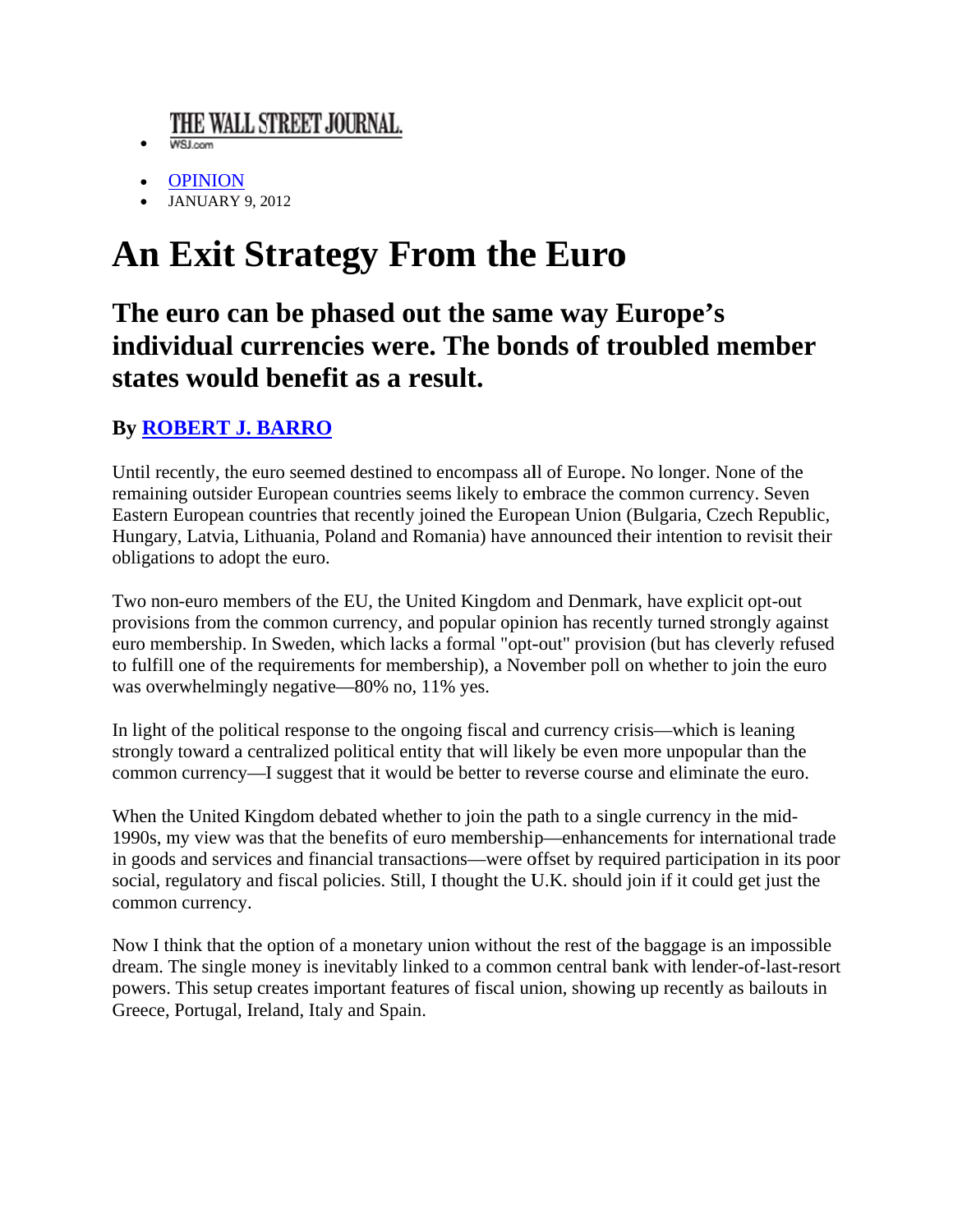The political reaction at each step of the ongoing crisis has been to strengthen this union bailout money from the EU and the International Monetary Fund, fiscal involvement by the European Central Bank, and more EU influence on each government's fiscal policies. A common currency loaded on top of a free-trade zone is leading toward a centralized political entity.

Despite some scale benefits from having larger countries, the cost of forcing heterogeneous populations with disparate histories, languages and cultures into a single nation could be prohibitively high.

One legitimate counterexample is to point to the United States. It has prospered with fiscal union, despite the continuing potential for federal bailouts of state governments (such as through explicit rescue programs or the kinds of transfers contained in the stimulus package of 2009-10).

The main saving grace is that, except for Vermont, the states have long histories of balancedbudget requirements. However, with the growing unfunded programs for pensions and health care for state government workers, the balanced-budget requirements have become less meaningful. Structural fiscal problems in the U.S. federal system may eventually become as serious as those in Europe.

The EU specifies with great detail how candidate countries can qualify for euro membership, but it offers no recipe for exit or expulsion. A natural possibility would be to start by throwing out the least qualified members, based on lack of fiscal discipline or other economic criteria. Greece is an obvious candidate—it has been increasingly out of control fiscally since the 1970s. But instead of expulsion, the EU reaction has been to provide a sufficient bailout to deter the country from leaving.

A better plan is to start from the top. Germany could create a parallel currency—a new D-Mark, pegged at 1.0 to the euro. The German government would guarantee that holders of German government bonds could convert euro securities to new-D-mark instruments on a one-to-one basis up to some designated date, perhaps two years in the future. Private German contracts expressed in euros would switch to new-D-mark claims over the same period. The transition would likely feature a period in which the euro and new D-mark circulate as parallel currencies.

Other countries could follow a path toward reintroduction of their own currencies over a twoyear period. For example, Italy could have a new lira at 1.0 to the euro. If all the euro-zone countries followed this course, the vanishing of the euro currency in 2014 would come to resemble the disappearance of the 11 separate European moneys in 2001.

A key issue for the transition is to avoid sharp reductions in values of government bonds for Italy and other weak members of the euro zone. After all, the issue that has prompted ever-growing official intervention in recent months has been actual and potential losses of value of government bonds of Greece, Italy and so on. Governments and financial markets worry that these depreciations would lead to bank failures and financial crises in France, Germany and elsewhere.